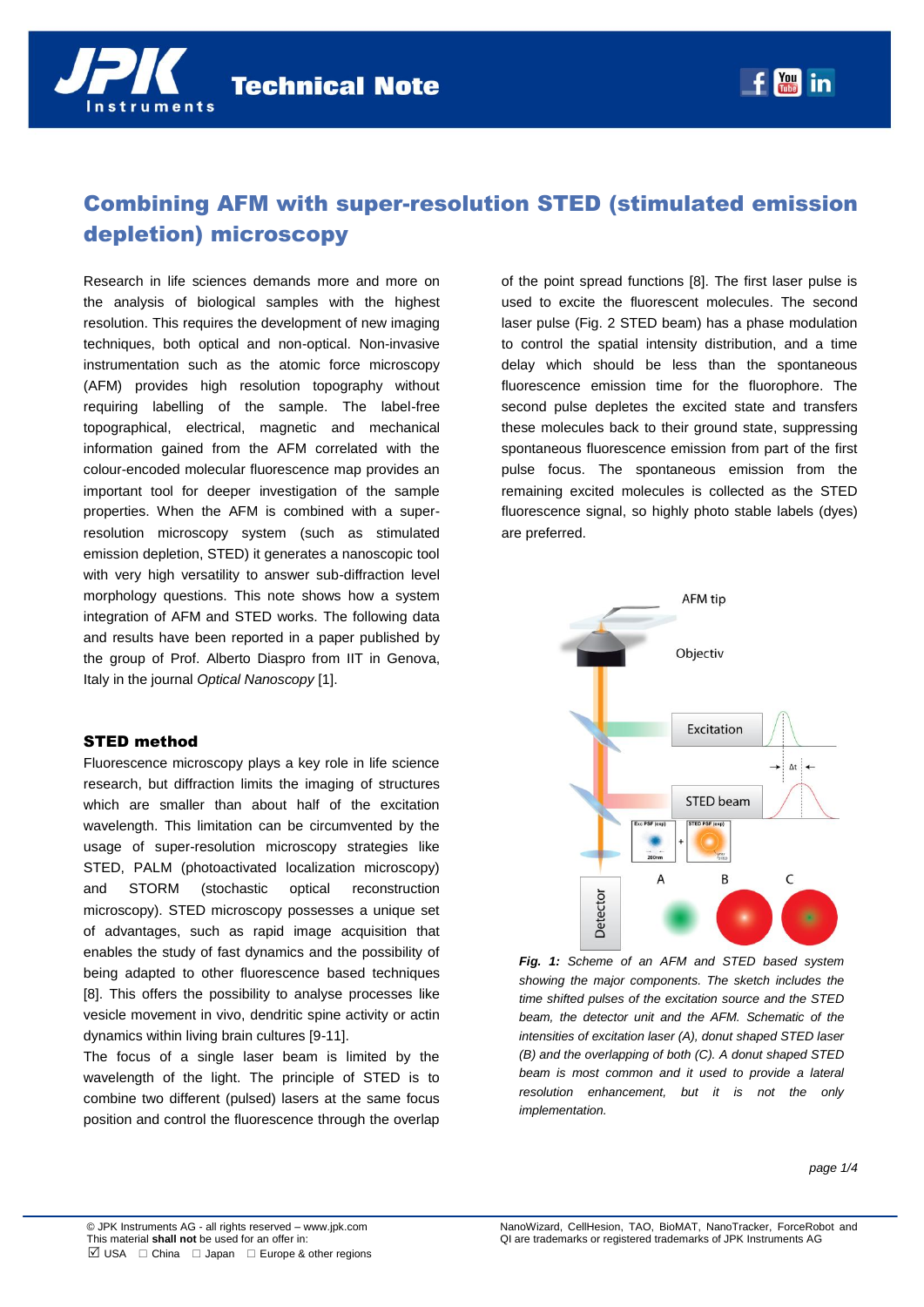**Technical Note** 

For imaging below the standard diffraction limit the STED-laser exhibits a donut-shaped pattern [12,13]. Thus a spatial resolution of tens of nanometers can be reached. The use of a spherical focus spot allows a 3D resolution of 40–45 nm inside a cell [13].

#### AFM method

nstruments

Today AFM is a standard technique which measures the "nano-texture" of sample surfaces, thus enabling the reconstruction of the sample topography with subnanometer spatial resolution. Especially AFM under aqueous conditions has been of wide interest for modern research, particularly in biosciences. Studies on a large class of bio-samples, such as proteins, DNA, membranes, viruses and living cells have been performed successfully [2].

Besides the high resolution topography, JPK's NanoWizard® AFM technology (Fig. 1) provides information about the structural and for example mechanical properties of a sample. The AFM tip can be used to indent the sample surface in order to measure the local stiffness [3, 4], with a lateral resolution limited by the tip shape and the indentation depth. Recent developments like JPK's QI™ mode enable the measurement of mechanical properties with resolution and speed of standard AFM imaging.

In general, a label-free imaging technique like AFM works non-specifically, which can be a drawback for a variety of biological studies. An optical fluorescence microscope platform can give this specificity and is, therefore, often seen together with the AFM. The variety of implemented fluorescence strategies from confocal laser scanning microscopy to fluorescence correlation spectroscopy (FCS) [5], fluorescence recovery after photobleaching (FRAP) [6], fluorescence lifetime image (FLIM), Förster resonance energy transfer (FRET), total internal reflection fluorescence (TIRF) etc. [7] show the potential of this combination.



*Fig. 2: Combined NanoWizard® 3 AFM and Nikon based STED system in the laboratory of Prof. Alberto Diaspro from IIT in Genua, Italy.*

 $|$  You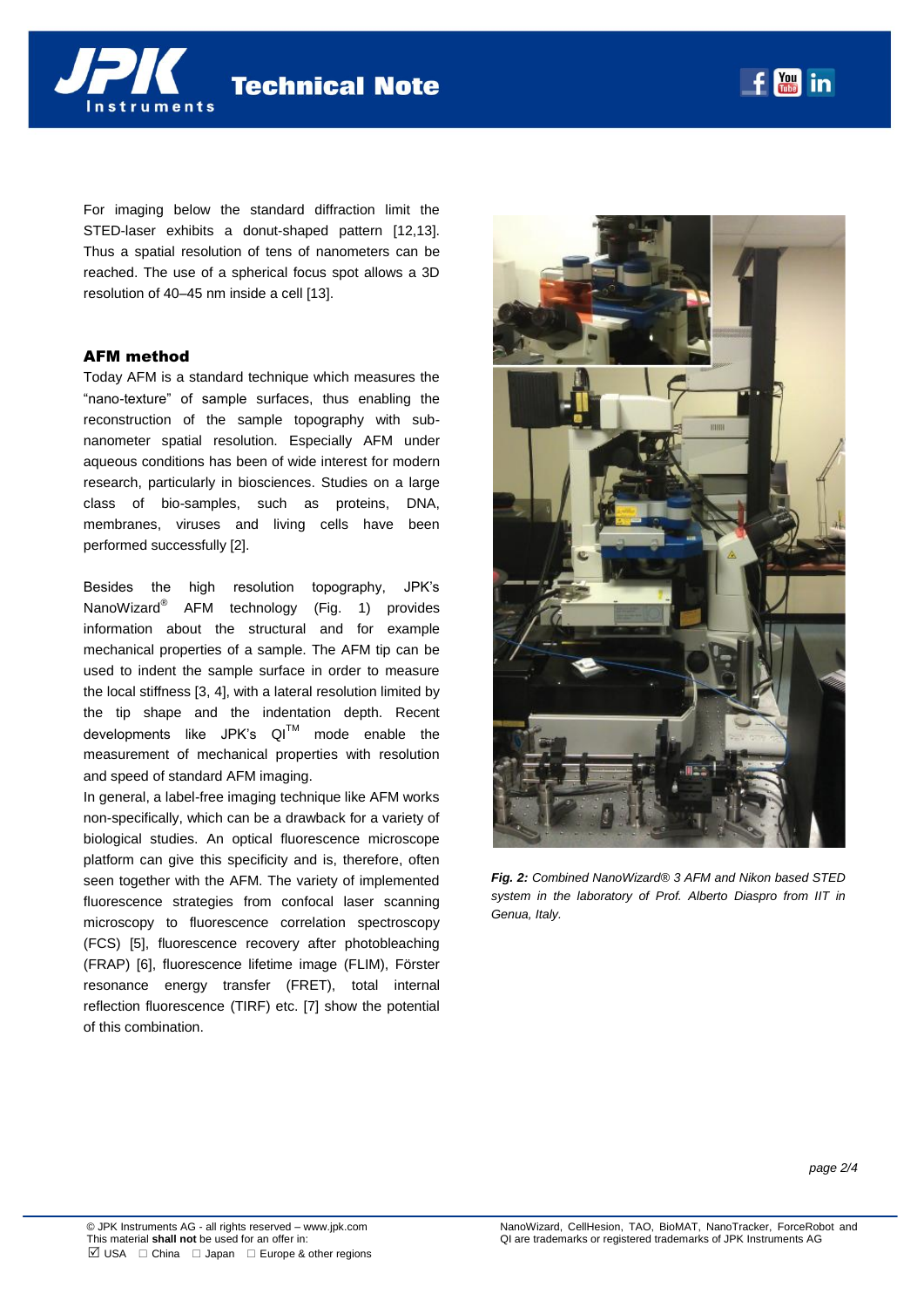

## Integrated AFM + STED system

As a proof of principle and a test of performance it is recommended to use an easy sample in terms of its simplicity of preparation and its stable response to environmental perturbations. Fluorescent spheres have been employed successfully and can also serve as a routine test.

The results of such measurements are shown in Figure 3. The benefits of the AFM-STED combination in comparison to images acquired by a confocal microscope are clearly visible. The STED images (c) show a significantly better resolution than the confocal images (a). Every single 40 nm fluorescence sphere can be resolved by STED and AFM (b) whereas the confocal mode fails to resolve individual spheres within a group. This becomes obvious by comparing the enlarged regions (marked by dashed squares) and superimposing the AFM images with the corresponding confocal (d) and STED image (e) by the usage of the unique JPK



*Fig. 3: Raw data of confocal (a), AFM (b) and STED measurement (c) of 40nm fluorescent spheres. Zoomed areas of optical images and new AFM scan are highlighted. Overlay of AFM image with the confocal (d) and STED data (e). 3D AFM topography correlated with confocal (f) and STED data (g).* 

DirectOverlay™ software feature. The 3D rendered view of the AFM topography in combination with the corresponding raw data of the optical images underscores this fact (f, g).

 $|$  You

in

### Application example cellular complexes

After a performance test investigations of samples with higher complexity and scientific interest were performed. Recently, fascinating explorations by studying biological cell samples in aqueous conditions have been performed successfully [1]. Microtubules, an important component of the cytoskeleton, can be investigated within antibody labelled COS7 cells in PBS solution. In figure 4 images collected by a confocal (a) and a STED system (b) of the same area are shown.

The force mapping mode or the less time consuming and high resolution JPK QI<sup>TM</sup> mode can be applied to record simultaneous topographical and e.g. elasticity information of the sample. The advantages of these modes are the reduced lateral interactions between tip and sample and the prevention of possible stretching of the sample. The topographical information can be extracted from each single force curve. A convincing data set is shown as a 3D plot in figure 4c. The corresponding confocal (3d) and STED images (3e) reveal a meshwork with a junction of a tubule bundle and single filaments. Once more the insufficient resolution of confocal microscopy is shown. The confocal data are not able to confirm the AFM data whereas the STED data clearly displays single filaments within the meshwork.

Performing force mapping or JPK's further developed QI™ mode each single force curve can be investigated also in order to calculate the Young's modulus which gives information about the elasticity of the sample. In figure 4 the match of a collected STED image (4e), a rendered 3D AFM height image (4c) and a Young's modulus map (4f) of the same analysed area on a single cell is demonstrated. Microtubules which are visible in the STED image can be observed in the 3D height image and traced in the Young's modulus map.

*page 3/4*